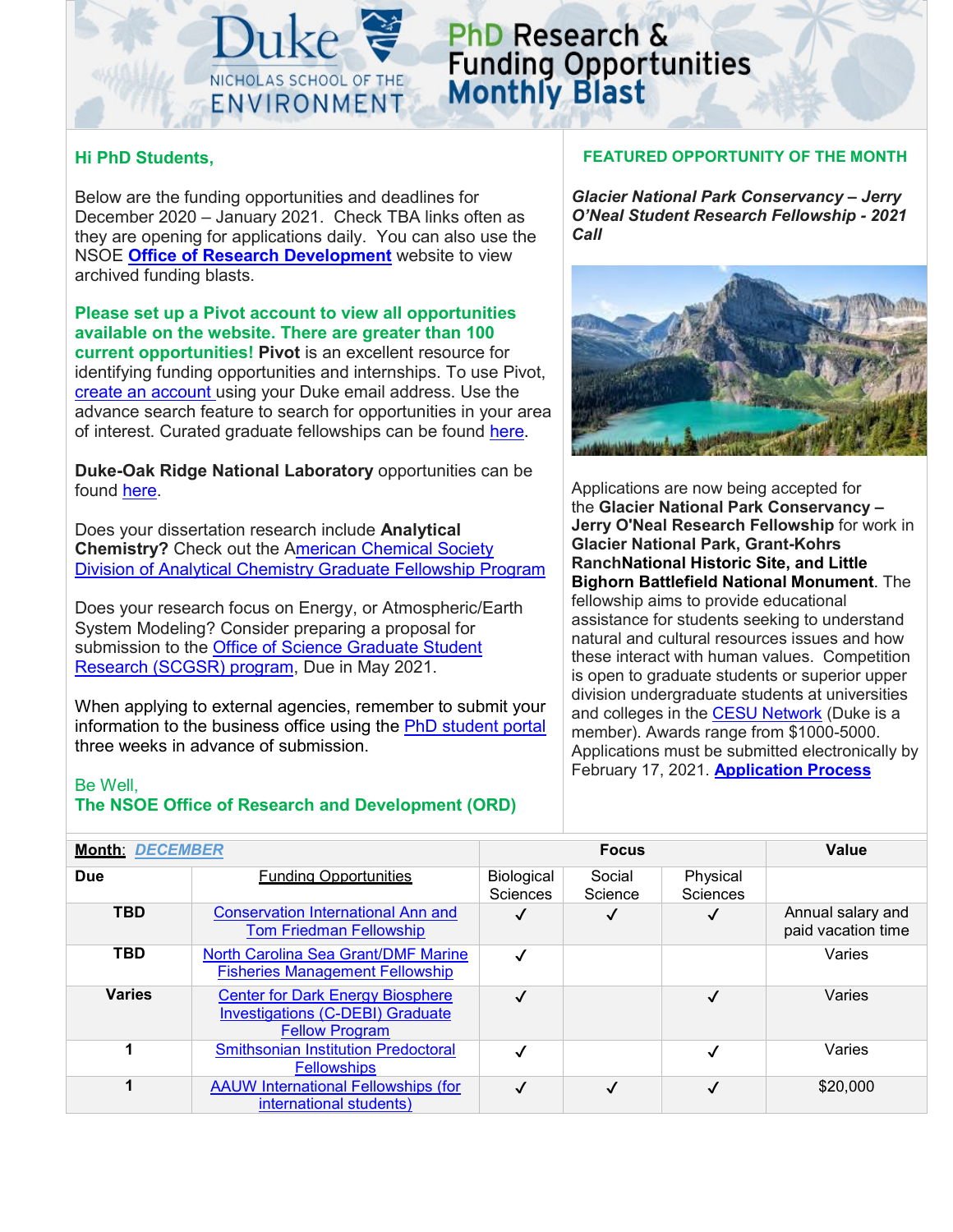| $\mathbf{3}$ | Science, Technology, and Research<br>for Transformation (SMART)<br>(oceanography, geoscience students)                                                                                                                                           | $\checkmark$ |              | ✓            | Varies                    |
|--------------|--------------------------------------------------------------------------------------------------------------------------------------------------------------------------------------------------------------------------------------------------|--------------|--------------|--------------|---------------------------|
| 4            | <b>RAND Graduate Student Summer</b><br><b>Associate Program (energy and</b><br>environment)                                                                                                                                                      | $\checkmark$ | $\checkmark$ | $\checkmark$ | \$13,500                  |
| 6            | <b>Prof. Rahamimoff Travel Grants for</b><br>Young Scientists (for research travel to<br>Israel)                                                                                                                                                 | $\checkmark$ | $\checkmark$ | $\checkmark$ | Varies                    |
| 6            | <b>NOAA Nancy Foster Scholarship</b><br>(graduate-level studies in<br>oceanography, marine biology, or<br>maritime archaeology (including all<br>science, engineering, social science<br>and resource management of ocean<br>and coastal areas)) | $\checkmark$ | $\checkmark$ | $\checkmark$ | Varies                    |
| 6            | <b>National Physical Science Consortium</b><br>(graduate fellowships in science,<br>mathematics, and engineering)                                                                                                                                |              |              | $\checkmark$ | \$120,000                 |
| 8            | Ruth L. Kirschstein National Research<br>Service Award (NRSA) Individual<br><b>Predoctoral Fellowship (Parent F31)</b>                                                                                                                           | $\checkmark$ |              | $\checkmark$ | Varies                    |
| 10           | <b>Ford Foundation Dissertation</b><br>Fellowships (writeup stage for<br>students from under-represented<br>groups)                                                                                                                              | $\checkmark$ | $\checkmark$ | $\checkmark$ | \$25,000                  |
| 10           | <b>Novus Biologicals Scholarships</b>                                                                                                                                                                                                            | $\checkmark$ |              | $\checkmark$ | \$1,500                   |
| 13           | <b>DOE Scholars Program</b>                                                                                                                                                                                                                      | $\checkmark$ | $\checkmark$ | $\checkmark$ | \$650/week stipend        |
| 14           | <b>Ford Foundation Pre-Doctoral</b><br>Fellowships (for students from under-<br>represented groups)                                                                                                                                              | $\checkmark$ | $\checkmark$ |              | \$24,000                  |
| 15           | Marinegeo Postdoctoral Fellowship                                                                                                                                                                                                                | $\checkmark$ |              | $\checkmark$ | Varies                    |
| 30           | arpa-e Energy Innovation Summit<br><b>Student Program</b>                                                                                                                                                                                        |              |              | $\checkmark$ | Free summit<br>admittance |
| 31           | <b>National Center for Airborne Laser</b><br><b>Mapping seed proposals</b>                                                                                                                                                                       | $\checkmark$ |              |              | Varies                    |
| 31           | <b>National Defense Science and</b><br><b>Engineering Graduate Fellowship</b>                                                                                                                                                                    | $\checkmark$ |              | $\checkmark$ | Varies                    |
| 31           | <b>Garden Club of America Fellowship in</b><br><b>Ecological Restoration</b>                                                                                                                                                                     | $\checkmark$ |              |              | \$8,000                   |

| <b>Month: JANUARY</b> |                                                                                                                                                    |                        | <b>Focus</b>      | <b>Value</b>                |         |
|-----------------------|----------------------------------------------------------------------------------------------------------------------------------------------------|------------------------|-------------------|-----------------------------|---------|
| <b>Due</b>            | <b>Funding Opportunities</b>                                                                                                                       | Biological<br>Sciences | Social<br>Science | Physical<br><b>Sciences</b> |         |
| <b>TBD</b>            | <b>National Water Research Institute</b><br>Fellowship                                                                                             |                        |                   | ✓                           | Varies  |
| <b>TBA</b>            | North Carolina Sea Grant and N.C.<br><b>Coastal Resources Law, Planning, and</b><br><b>Policy Center's Coastal Policy</b><br><b>Fellowship</b>     |                        | √                 |                             | \$5,000 |
| <b>TBA</b>            | <b>National Sea Grant/NOAA Fisheries</b><br>Graduate Fellowship (population and<br>ecosystem dynamics, marine resource<br>economics); NC Sea Grant |                        | $\checkmark$      |                             | Varies  |
| <b>TBD</b>            | [International]: Inter-American<br><b>Foundation (IAF) Grassroots</b><br><b>Development Fellowship Program</b>                                     |                        |                   |                             |         |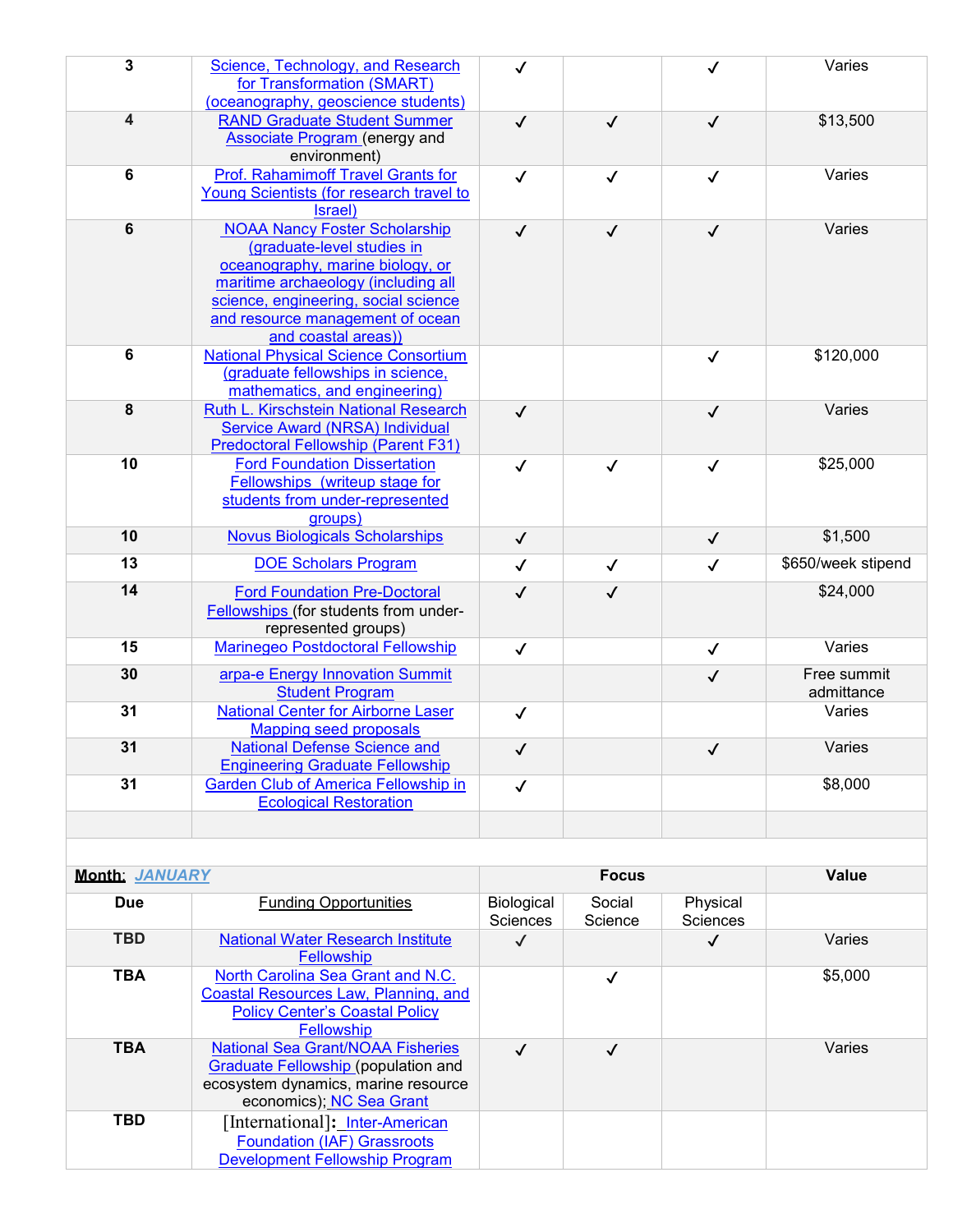| 4               | <b>Scoville Peace Fellowships</b>                                                                                                                                                                                                              |              | $\checkmark$ |              | Varies                     |
|-----------------|------------------------------------------------------------------------------------------------------------------------------------------------------------------------------------------------------------------------------------------------|--------------|--------------|--------------|----------------------------|
| 6               | [International]: Chateaubriand<br><b>Fellowships (initiating or reinforcing</b><br>collaborations, partnerships, or joint<br>projects between French & American<br>research teams); humanities and<br>social sciences                          |              | ✓            |              | Varies                     |
| $\pmb{8}$       | <b>Mickey Leland Energy Fellowship</b>                                                                                                                                                                                                         | $\checkmark$ | $\checkmark$ | $\checkmark$ | \$850/week                 |
| 9               | <b>AGI/Schlumberger Fellowship in</b><br><b>Geoscience Communication</b>                                                                                                                                                                       |              | $\checkmark$ |              | Varies                     |
| 9               | <b>American Water Works Association</b><br>(AWWA) scholarships related to<br>aquatic chemistry and environmental<br>chemistry, water-energy nexus, etc                                                                                         | $\checkmark$ | $\checkmark$ | $\checkmark$ | Varies                     |
| 10              | [internal]: Emerging Leaders Institute                                                                                                                                                                                                         | $\checkmark$ | $\checkmark$ | $\checkmark$ | Varies                     |
| 11              | <b>Graduate Women in Science</b><br>Fellowship                                                                                                                                                                                                 | $\checkmark$ | $\checkmark$ | $\checkmark$ | Varies                     |
| 13<br>(5pm CST) | <b>DOE Computational Science</b><br><b>Graduate Fellowship</b>                                                                                                                                                                                 |              |              | $\checkmark$ | \$36,000/ year             |
| 14              | [International]: International Institute<br>for Applied Systems Analysis (IIASA)<br><b>Young Scientists Summer Program</b>                                                                                                                     | $\checkmark$ | $\checkmark$ | $\checkmark$ | Varies                     |
| 15              | <b>Society of Wetland Scientists Wetland</b><br><b>Ambassador Research Fellowship</b>                                                                                                                                                          | $\checkmark$ |              |              | Varies                     |
| 15              | <b>Garden Club of America Award in</b><br><b>Coastal Wetlands Studies</b>                                                                                                                                                                      | $\checkmark$ |              |              | \$5,000                    |
| 15              | <b>Garden Club of America Award in</b><br><b>Desert Studies</b>                                                                                                                                                                                | $\checkmark$ |              |              | \$4,000                    |
| 15              | <b>Garden Club of America Francis</b><br>Peacock Scholarship (U.S. habitat,<br>threatened/endangered birds)                                                                                                                                    | $\checkmark$ |              |              | \$4,500                    |
| 15              | <b>Garden Club of America Award in</b><br><b>Tropical Botany</b>                                                                                                                                                                               | $\checkmark$ |              |              | \$5,500                    |
| 15              | Link Foundation Modeling, Simulation,<br>and Training Fellowship                                                                                                                                                                               | $\checkmark$ |              | $\checkmark$ | \$29,000                   |
| 15              | <b>American Institute for Biological</b><br><b>Sciences Emerging Public Policy</b><br><b>Leadership Award</b>                                                                                                                                  | $\checkmark$ | ✓            |              | Varies                     |
| 16              | <b>Smithsonian Environmental Research</b><br><b>Center fellowships</b>                                                                                                                                                                         | $\checkmark$ |              | $\checkmark$ | \$50,400/annual<br>stipend |
| 18              | <b>NSF Doctoral Dissertation Research</b><br><b>Improvement Grants - Decision, Risk,</b><br>and Management Sciences                                                                                                                            | $\checkmark$ | ✓            | ✓            | Varies                     |
| 18              | <b>NSF Doctoral Dissertation Research</b><br><b>Improvement Grants - Economics</b>                                                                                                                                                             |              | $\checkmark$ |              | Varies                     |
| 20              | <b>NC Sea Grant/NC Sentinel Site</b><br><b>Cooperative Joint Graduate Fellowship</b>                                                                                                                                                           |              |              |              |                            |
| 26              | <b>Cooper Ornithological Society</b><br><b>Mewaldt-King Student Research</b><br><b>Award</b> (studies of species from<br>threatened ecosystems or that<br>reference large-scale conservation<br>issues such as climate or landscape<br>change) | $\checkmark$ |              |              | \$2,500                    |
| 30              | <b>Boren Awards for International Study</b>                                                                                                                                                                                                    |              |              | $\checkmark$ | \$24,000                   |